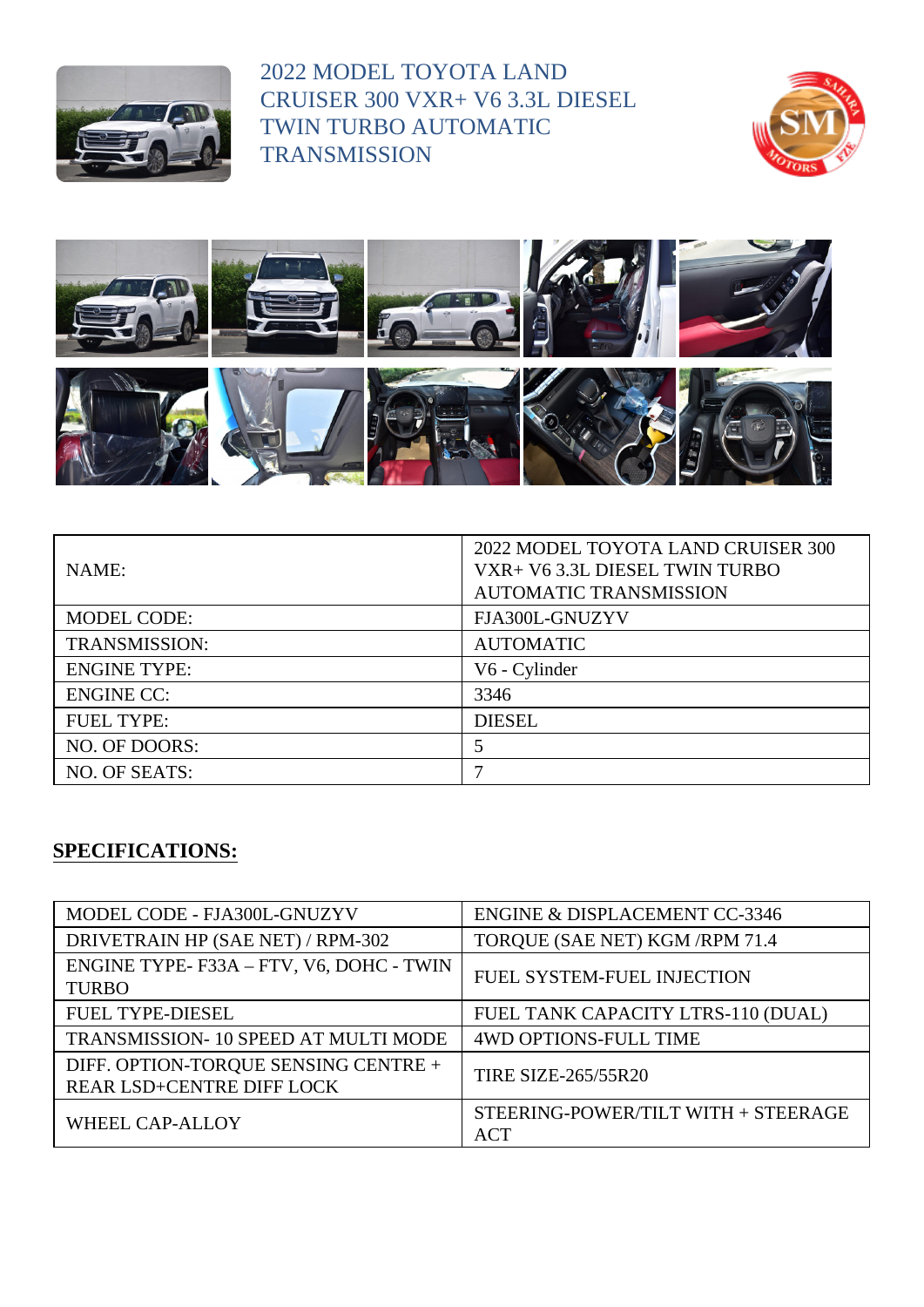| BRAKE FRONT/REAR-VENT.DISC/VENT.DISC                                               | SUSPENSION-FRONT DBL WISHBONE(IND.)+<br>$AVS + TEMS + REAR-4 LINK + AVS + TEMS$                |
|------------------------------------------------------------------------------------|------------------------------------------------------------------------------------------------|
| $SAFETY - ABS + BA + VSC + ATRC + TSC +$<br>$HAC + CRAWL + DAC + TA$               | AIR BAGS-DRIVER + PASSENGER + KNEE<br>$(DRIVER + PASSENGER) + CURTAIN + SIDE$<br>$(FR+RR1)$    |
| BUMPER-FRONT & REAR COLOUR KEYED<br><b>AERO + PLATING</b>                          | DOOR HANDLES-COLOUR + CHROME                                                                   |
| <b>HIGH MOUNT STOP LAMP</b>                                                        | <b>OUTER MIRRORS-COLOUR KEYEDCHROME</b><br>W/TURN SIGNAL + MEMORY + MULTI<br><b>TERRAIN 3D</b> |
| $CAMERA+WELCOMPLIGHT+POWE+$<br>RETRACTABLE (AUTO) + ECM + REVERSE<br><b>LINK</b>   | SIDE STEPWITH STEP COVER +<br><b>ILLUMINATION</b>                                              |
| <b>REAR BODY SPOILER</b>                                                           | <b>SUN/MOON ROOF</b>                                                                           |
| WINDSHIELD GLASS-GREEN W/TOP BAND +<br><b>HEAT SHIELD + LAMINATED</b>              | <b>ACCESSORY METER-7 "MULTI</b><br><b>INFORMATION DISPLAY</b>                                  |
| CONSOLE BOX-(SYNTHETIC LTHR) WITH<br>REAR AC VENT/COOL BOX                         | <b>DRIVE MODES-5 MODES</b>                                                                     |
| <b>INNER REAR VIEW MIRROR</b><br><b>ELECTROCHROMIC</b>                             | FRONT SEAT BELT 3PELRX2 + $PT$ + $FL(1)$                                                       |
| HEADREST ANTEROPOSTERIOR<br><b>ADJUSTABLE</b>                                      | POWER SEATS-DRIVER + PASSENEGR +<br>DRIVER (MEMORY)                                            |
| VERTICAL SEAT ADJUSTER-WITH (D+P:<br>POWER)                                        | REAR SEAT-RR. SEAT BELT 3PELRX5                                                                |
| HEAD REST- 3 (2ND ROW) + 2 (3RD ROW) +<br>$2ND$ ROW $40:20:40 + 3RD$ ROW           | <b>SEAT MATERIAL -SMOOTH LEATHER</b>                                                           |
| <b>SEATING CAPACITY-7</b>                                                          | STEERING WHEEL-LEATHER + WOOD<br>$(TYPE2 \text{ GRAY}) + CHROME + AUDIO +$                     |
| $MID + BT + VOICE + MID + BT + DRCC + LDA$                                         | SUN VISOR-D+P+VANITY<br>MIRROR+BULB(LED)+SLIDE                                                 |
| <b>AC/HEATER-4 ZONE AUTO</b>                                                       | CRUISE CONTROL-DYNAMIC RADAR<br><b>CRUISE CONTROL (DRCC)</b>                                   |
| KEYLESS ENTRY-SMART ENTRY (ALL<br>$DOORS$ ) + PUSH START+PBD (HIGH)                | POWER ANTENNA-GLASS INTEGRATED                                                                 |
| POWER DOOR LOCK-WITH SPEED LOCK +<br><b>CRACKUP UNLOCK + PASSENGER LOCK</b><br>S/W | POWER WINDOW                                                                                   |
| <b>RADIO-AM/FM</b>                                                                 | STEREO-12.3" NAVIGATION SYSTEM W/14<br><b>JBL SPKS</b>                                         |
| <b>WINDOW DEFOGGER</b>                                                             | WIPER FRONT- INTERMITTENT $+$ RAIN<br><b>SENSOR</b>                                            |
| WIPER REAR-INTERMITTENT                                                            | ANTI THEFT SYSTEM-WITH W/SECURITY<br><b>HORN</b>                                               |
| BACK CAMERA-MULTI TERRAIN 3D +<br>PANAROMIC VIEW MONITOR(PVM):                     | FRONT1+SIDE2+REAR1                                                                             |
| CHILD RESTRAINT SYSTEM -WITH (SEAT)<br>X2                                          | <b>COMBINATION METER-OPTITRON TYPE</b>                                                         |